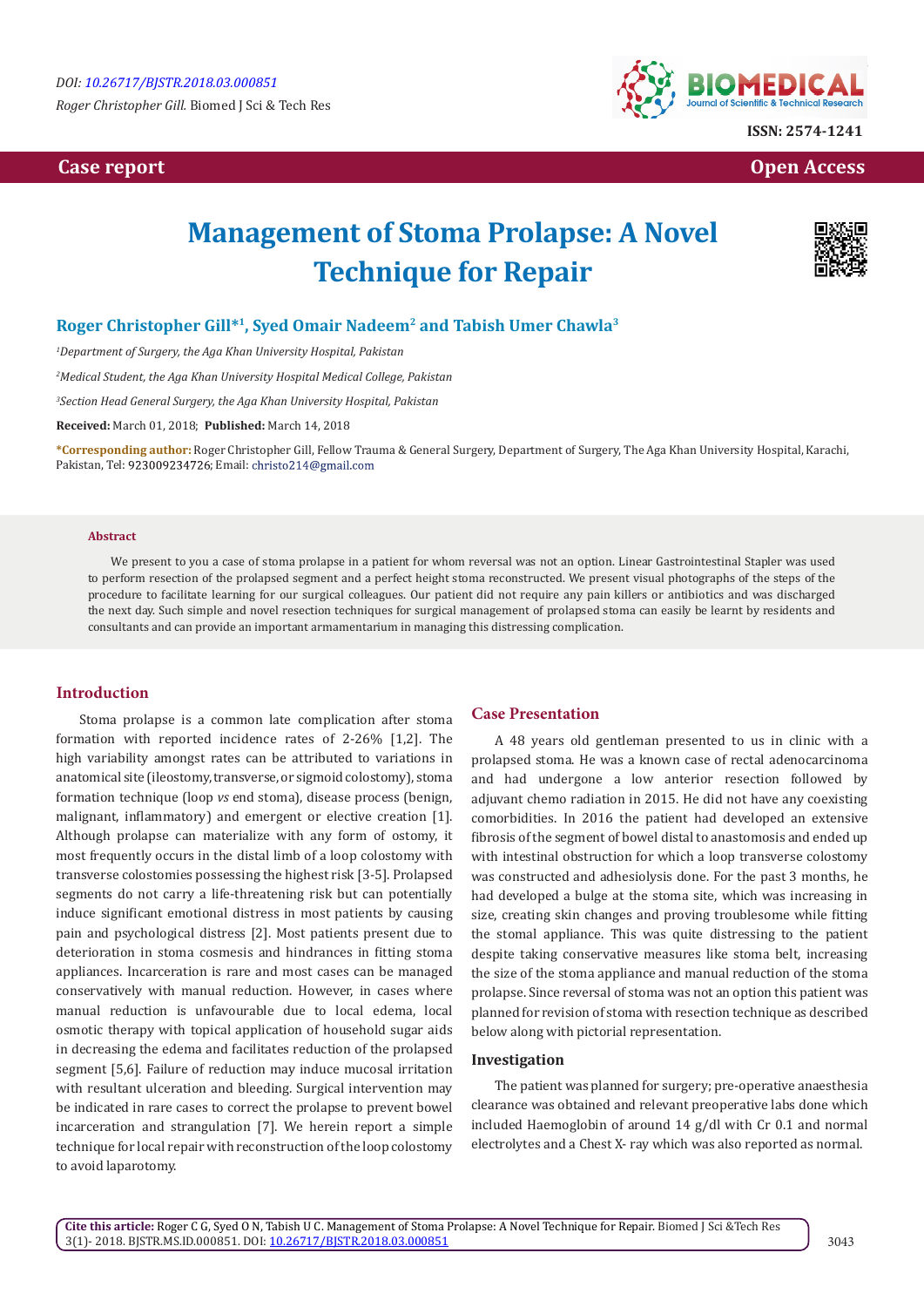# **Differential Diagnosis**

After examining our patient in clinic we concluded that he had a prolapsed distal segment of transverse loop colostomy without any parastomal hernia.

# **Treatment / Management**

The patient was admitted on the day of surgery with nil per oral for six hours. Preoperative antibiotic for prophylaxis was administered prior to induction. General anaesthesia was administered and patient was operated in supine position. After standard prep and drape the stoma was re-examined (Figure 1). Four stay sutures with silk 3/0 were taken in all four quadrants and the prolapsed segment of the transverse colostomy lifted vertically (Figure 2). GIA 100 linear cutting stapler was fired vertically by inserting its jaws into the Stomal lumen first at 3 O'clock position between the stay sutures and the same repeated at 9 O'clock (Figure 3). The two staple lines bisected the prolapsed segment into two halves (Figure 4). The base of each half was then transacted at approximately 1 cm above the skin level in perpendicular fashion (Figure 5). On final appearance the circumferential margin of the stoma reconstructed with complete removal of the prolapsed segment and a 1 cm bud above the skin level was achieved (Figure 6).



**Figure 1:** Irreducible prolapse of distal loop of transverse colostomy without parastomal hernia.



**Figure 2:** Stay Sutures taken in four quadrants to facilitate lifting the prolapsed segment.



**Figure 3:** GIA 100 linear staplers was inserted into the lumen of the stoma and used to transect the prolapsed stoma in a longitudinal fashion at 3 O' Clock position and then at 9 O'Clock.



**Figure 4:** The two staple lines bisected the prolapsed segment into two halves.



**Figure 5:** The base of each half was then transected at approximately 1cm above the skin level in perpendicular fashion.



**Figure 6:** On final appearance the circumferential margin of the stoma reconstructed with complete removal of the prolapsed segment and a 1cm bud above the skin level.